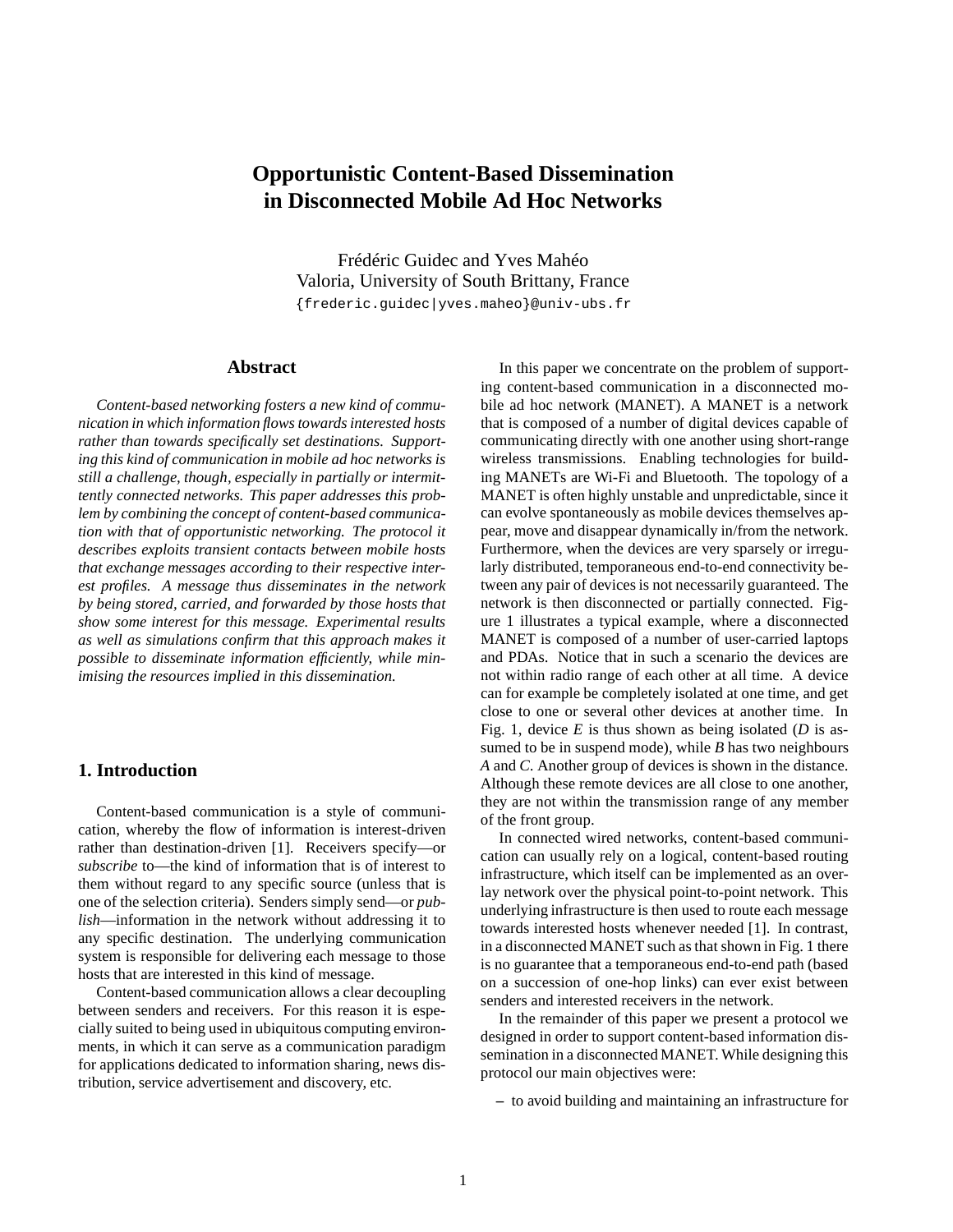

*A B C*  $\bm{D}$  o  $E$ *F G H*

(a) Overall configuration of the network (b) Transmission ranges

# **Figure 1. Example of a disconnected MANET.**

routing messages, as this approach is quite costly, and prone to fail in a non-connected environment;

- **–** to avoid flooding the whole network with all messages, as this would amount to spamming mobile hosts with messages they are not necessarily interested in;
- **–** to minimise the resources (wireless bandwidth, CPU, memory, etc.) involved in message dissemination.

The protocol we designed presents similarities with the somehow more abstract—Autonomous Gossiping (A/G) algorithm [2], with which it shares the abovementioned objectives, as well as the general approach of message dissemination. Basically, each message disseminates in the network by being stored, carried, and forwarded only by hosts that themselves have an interest for this kind of message. Transient contacts between mobile hosts are exploited opportunistically for exchanging messages.

Notice that this approach requires that each mobile device has the ability to store messages before passing them to other interested devices when circumstances permit. This is actually the core principle of the DTN *(Delay-Tolerant Networking)* approach, as introduced in [3]. It makes it possible for a message to eventually reach a destination that was not directly reachable at the time this message was sent originally in the network. For example, consider a message sent by device *B* in Fig. 1. This message may be received and stored by devices *A* and *C* (assuming they are interested by the message). *A* may then move towards *F*, *G*, and *H*, to which it could then forward the message. This simple example shows that the *store, carry, and forward* model makes it possible to compensate for the lack of end-to-end connectivity in a sparsely or irregularly populated MANET.

The remainder of this paper is organised as follows. The basics of our protocol are described in Section 2. Section 3 presents some of the results we obtained when evaluating this protocol in real conditions, as well as by running simulations. Related work is discussed in Section 4, and Section 5 concludes the paper.

# **2. Communication protocol**

### 2.1. Overview

As mentioned in Section 1 our protocol is meant to be especially frugal with respect to the resources it consumes, and especially the wireless medium. For this reason it was designed so as minimise the global amount of data transmitted on the wireless medium, while avoiding unnecessary retransmissions. It notably uses broadcast transmissions rather than unicast transmissions whenever possible. Although broadcast transmissions are reputedly less reliable than unicast transmissions when using, for example, the Wi-Fi technology, experience shows that they can nevertheless give satisfactory delivery ratios, and at a far lesser price than a round of (point-to-point) unicast transmissions. Besides, because our protocol is meant to opportunistically exploit each contact between mobile hosts, it is inherently resilient to transmission failures. A host that fails to obtain a message from one its neighbours will hopefully get other chances to grab the same message later on (be it from the same neighbour, or from another one).

Our protocol is "document-oriented" rather than simply being "message-oriented". The main entities it relies on are briefly described below.

*Documents, descriptors and identifiers —* A document is composed of two parts: a descriptor and a payload. The descriptor can provide any kind of information about the document, such as its origin, its topic, a list of keywords, the type of its payload, etc. Basically, the descriptor can be perceived as a collection of attributes. Only two attributes must appear systematically in any descriptor: a unique document identifier, and a deadline (a document can disseminate in the network only until it reaches its deadline). As a general rule, we assume that the size of a document is far greater than that of a descriptor, which is itself significantly greater than that of a document identifier (typical orders of magnitude are *O(10 kB)* for a document, *O(100 B)* for its descriptor, and *O(10 B)* for its identifier). Our protocol leverages on this contrast between the size of a document and that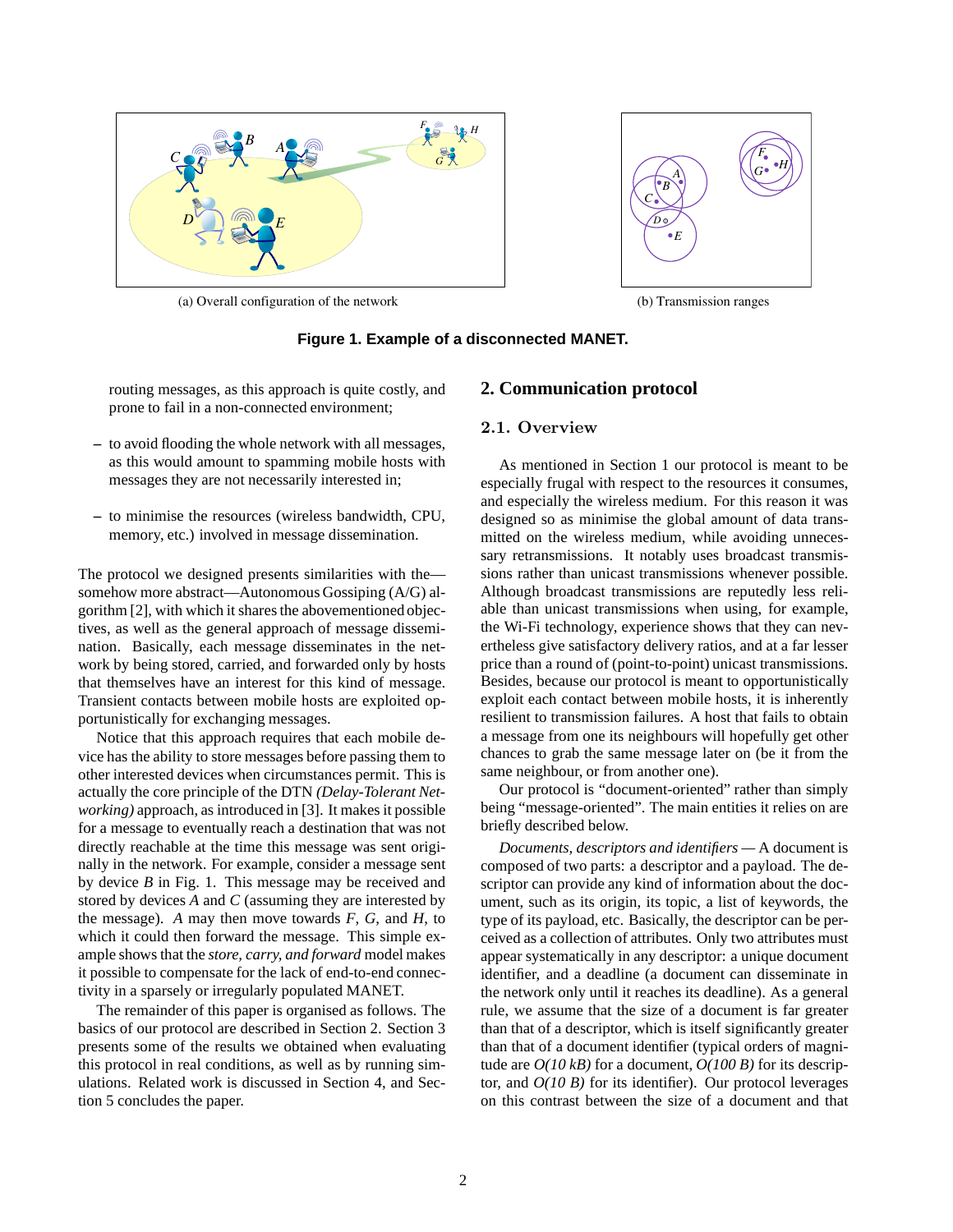of its descriptor or identifier whenever possible in order to minimise the amounts of data exchanged by neighbouring hosts.

*Cache —* Each host maintains a cache where documents can be stored. Although the protocol makes no assumption about the storage capacity on each mobile host, we recognise that this capacity is generally bounded, that it can be different on different hosts, and that each host can consequently implement its own caching policy.

*Interest profile —* Each host is assumed to be selective about the kinds of documents it is interested in. A host is thus characterised by its interest profile, which is a predicate we chose to restrict to document descriptors.

#### 2.2. Protocol description

This protocol relies on a simple model whereby each host periodically informs its neighbours about its own interest profile and about the documents it maintains in its cache. Besides sending this announce periodically, each host simply reacts to messages it receives from neighbouring hosts. Basically a host iterates over a succession of three main phases, which are described below.

#### **Announcing one's catalog and personal interest profile.**

Each host  $n_i$  periodically broadcasts a message that combines a description of its own interest profile  $\text{prof}(n_i)$  and a catalog  $cat(n_i)$  that is composed of the descriptors of locally cached documents that can be of interest to its neighbours. This catalog can occasionally be empty.

By broadcasting its own interest profile, a host lets its neighbours know what kind of documents it is interested in. Conversely, by receiving similar information from all its neighbours, each host can adjust the catalog it broadcasts periodically, thus avoiding to transmit a catalog pertaining to documents that cannot interest any of its current neighbours. This approach is consistent with our objective that the amount of data transmitted over the wireless medium should be minimised whenever possible.

In order to be selective about the documents it can propose to its neighbours, each host  $n_i$  must maintain a collection of its neighbours' interest profiles, namely  $neighbor(f(n_i) = \{ prof(n_i) : n_i \text{ and } n_i \text{ are neighbors}\}.$ This collection is used by host  $n_i$  to calculate the catalog it must broadcast  $cat(n_i)$ . The catalog is built by parsing the descriptors of all the documents that are available in  $n_i$ 's local cache, and selecting among these descriptors those that match at least one of the profiles contained in  $neighProf(n_i)$ .

Since the neighbourhood of each host can change continuously, the information a host maintains about this neighbourhood must also be adjusted continuously. In practise,  $neighbor(f(n_i))$  is reset to nil just after host  $n_i$  has sent its catalog in the network. Afterwards, every time  $n_i$  receives new information about one of its neighbours' profile, this information is inserted in  $neighbor(f(i))$ . This approach allows host  $n_i$  to keep only "fresh" information about its neighbourhood. Whenever it broadcasts its catalog, the profiles used to build this catalog are those of the neighbours host  $n_i$  has heard about since the last time it sent its catalog.

Any host  $n_j$  that receives a catalog from one of its neighbours  $n_i$  (see Fig. 2-a) examines the descriptors it contains in order to identify documents whose characteristics match its own interest profile, and that are not already in its local cache. If there exist such documents, then  $n_j$  builds a request that specifies the identifiers of the documents it would like to obtain from  $n_i$ . This request is then sent to  $n_i$  using a unicast transmission (see Fig. 2-b). This use of unicast transmission aims at avoiding that several neighbours of  $n_i$  receive its request and assume that they are expected to answer to it. For example, in the configuration shown in Fig. 2-b the request sent by  $n_2$  may be received by  $n_7$  if it was not sent explicitly to  $n_1$ . This would potentially lead to some documents being broadcast several times in answer to a single request, which is something we strive to avoid.

**Processing requests.** After sending its catalog, host  $n_i$ may receive a number of requests from its neighbours. If  $n_i$  receives no request, then it means either that it currently has no neighbour at all, or that none of its neighbours is interested in any document it can provide. Another reason might be either that the original catalog broadcast was lost, or that subsequent requests were lost, because of transient radio interferences. Such a failure is considered as being non-critical, as a mobile host that misses an opportunity to exchange documents with some of its neighbours will find many other opportunities to do so in the future (and possibly with different neighbours).

In any case, if  $n_i$  receives no request after broadcasting its catalog, then no document will be broadcast unnecessarily. This is consistent with our objective that unnecessary transmissions should be avoided, and especially transmissions of documents since documents are assumed to be far larger than their descriptors.

If  $n_i$  indeed receives a number of requests after broadcasting its catalog, then these requests are processed sequentially. For each document identifier that is mentioned in a request it has received from a neighbour  $n_i$ , host  $n_i$ retrieves the corresponding document from the local cache, and it broadcasts this document. Notice that this document is sent in broadcast mode rather than being sent only to  $n_i$  in unicast mode. This is because, after host  $n_i$  has broadcast its catalog, it may receive from its neighbours several requests for the same document. In such a case, all the neighbours requesting a specific document from host  $n_i$  can be satisfied with a single broadcast of this document. For example, in Fig. 2-b host  $n_4$  might request that  $n_1$  send documents  $doc_A$  and  $doc_B$ , and host  $n_2$  might request documents  $doc_B$  and  $doc_C$ . In order to avoid broadcasting the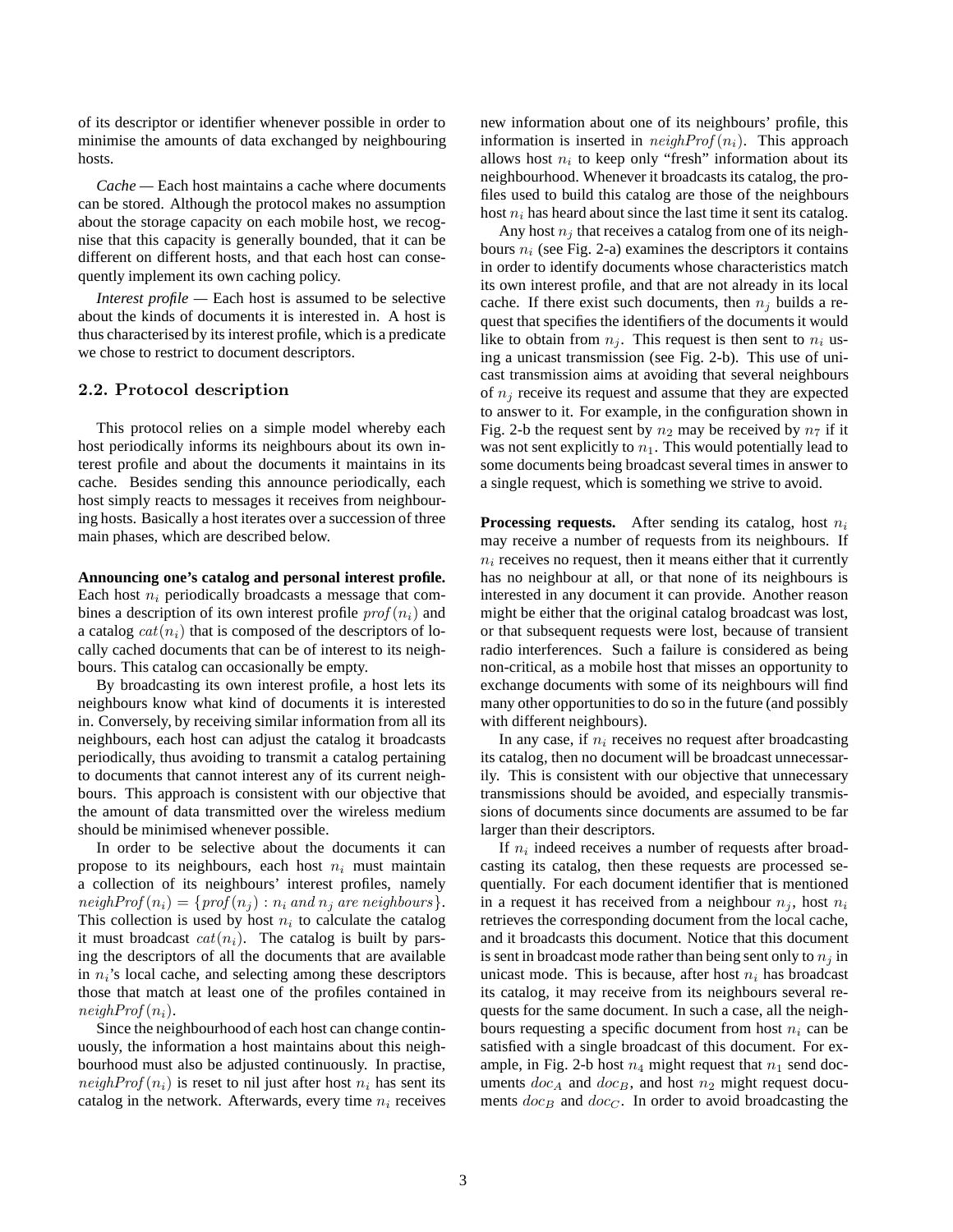

**Figure 2. Transmission cycle around host**  $n_1$ .

same document—such as  $doc_B$  in this example—several times, host  $n_1$  maintains a list  $L_1$  of the identifiers of the documents it has broadcast since the last broadcast of its catalog. This list is reset to nil every time host  $n_1$  rebroadcasts its catalog.

When a given document is requested by one of its neighbours, host  $n_i$  checks that this document has not already been broadcast recently. If the document's identifier appears in  $L_i$ , then  $n_i$  simply ignores the new request for this document. If the document's identifier is not in  $L_i$ , then  $n_i$ broadcasts the requested document, and adds its identifier in  $L_i$ .

**Receiving documents.** When a document is broadcast, this transmission can be received by any neighbour of the sending host. Any host  $n_k$  that receives a document verifies if the descriptor of this document matches its own interest profile and, if so,  $n_k$  additionally verifies if this document is not already present in its local cache. If this is not the case, then  $n_k$  puts the newly received document in its cache.

Notice that this communication model makes it possible for mobile hosts to collect documents they are interested in just by *overhearing* transmissions initiated by other hosts in their neighbourhood. A host  $n_k$  can obtain a document by requesting explicitly this document from one of its neighbours  $n<sub>j</sub>$ , but it can also obtain this document because another host  $n_l$  (which possibly is not even a neighbour of  $n_k$ ) has requested that  $n_j$  broadcast the document. Such a situation can occur because of the mobility and volatility of the hosts considered. For example a host that resumes from suspend mode, or that newly enters the radio range of the sender (like  $n_5$  in Fig. 2-c), may receive a number of documents broadcast by one of its new neighbours, even though it has not received the catalog that was broadcast previously by this particular neighbour.

The experiments we have conducted confirm that this possibility for hosts to obtain documents they have not requested explicitly is an interesting consequence of our preferring broadcast transmissions to unicast transmissions whenever possible: a host that receives a document "just by chance" (and just because this document has been requested by another host) will later refrain from requesting this document explicitly, hence contributing to reduce the amount of transmissions in the network.

### **3. Evaluation**

**Demonstrator and simulation platforms.** The protocol described in Section 2 has been fully implemented in Java, and embedded within the  $DoDWAN<sup>1</sup>$  middleware platform. This demonstrator platform makes it possible to experiment with—and demonstrate—different kinds of applications (such as file sharing, news distribution, messaging, etc.) in disconnected MANETs. To date it has been deployed and used extensively on up to twenty laptops and PDAs with Wi-Fi capability. In order to evaluate how it can behave in larger networks, DoDWAN has also been interfaced with the MADHOC simulator [4]. Based on this combination we run a number of simulations in order to observe how our protocol should perform in large networks, considering different kinds of mobility scenarios. The results of these simulations cannot all be described in the remainder of this paper because of size constraints. We thus only present some results we obtained when comparing our content-based, selective protocol and a non-selective dissemination protocol (referred to as the "greedy" protocol in the following).

**Simulation parameters.** We consider a simulation scenario in which 120 hosts can move within a 1 km  $\times$  1 km area. Each host is assumed to be a user-carried laptop equipped with a Wi-Fi interface, with an omni-directional transmission range of 100 meters. In real life, a laptop is usually put in suspend mode while its owner is moving. The mobility model we used in this particular simulation run accounts for this observation: it extends the traditional random-waypoint model by switching a host "off" whenever it starts moving. In this particular simulation a host's speed could vary between 2 and 3 m/s, and a host could remain motionless (and was thus considered as being "on") for durations ranging between 30 seconds and 3 minutes.

<sup>1</sup>DoDWAN stands for Document Dissemination in Wireless Ad hoc Networks.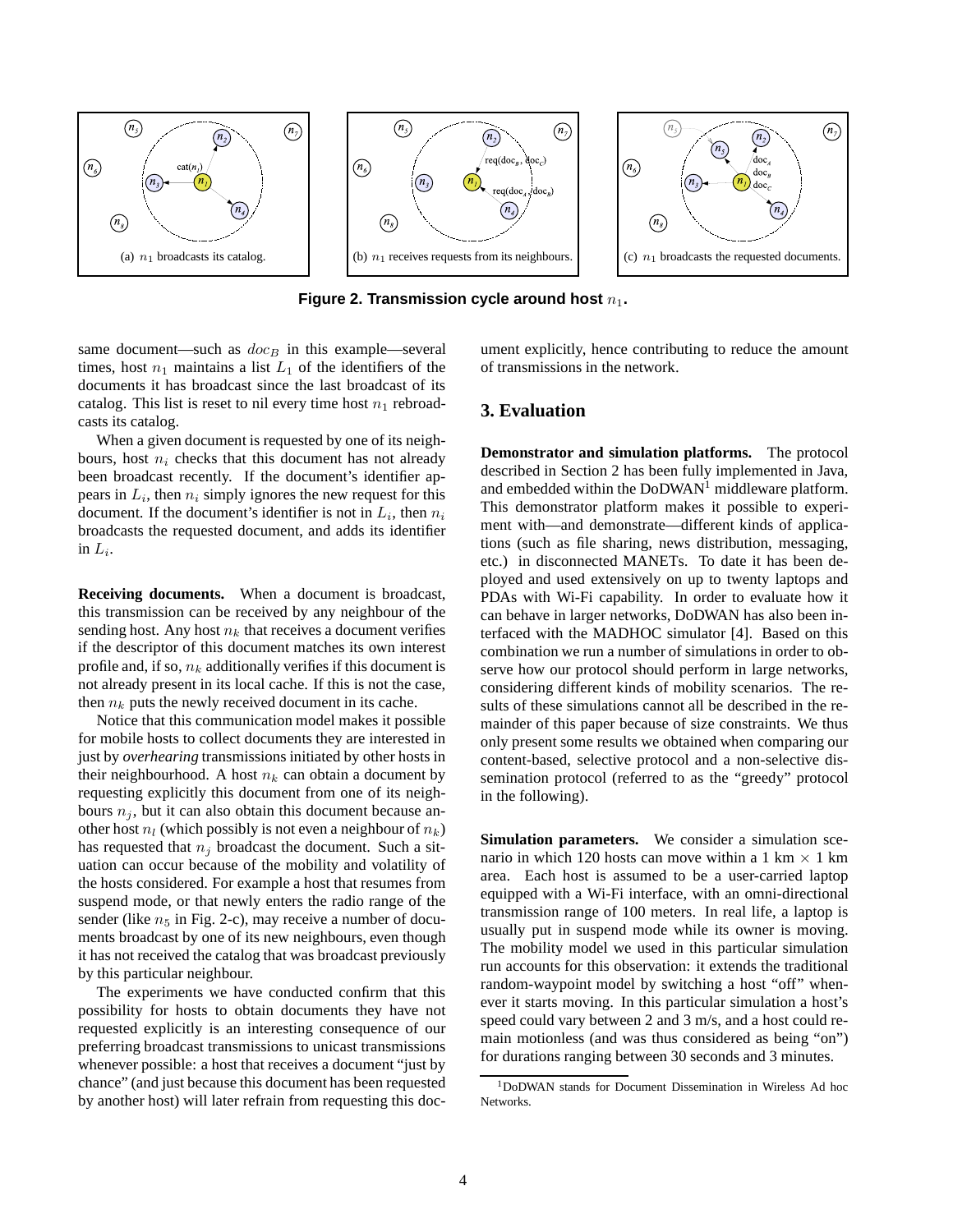

**Figure 3. Comparison between the number of documents received using the selective and greedy protocols, for a bounded cache with a 200-document capacity.**

**Communication scenario.** Each active host sends a new 50 kB document in the network every 10 seconds. Since all hosts are not active simultaneously, new documents are introduced in the network at an average rate of one document every 2.5 seconds. Each document has a 60-minute lifetime, and it pertains to a specific topic. There are 16 different topics, but each host is interested in only 2 of these topics (hence 1/8 of the global traffic). No two different hosts in the network have exactly the same interest profile. Each host maintains a bounded cache, and whenever the cache is full one of the documents it contains is selected randomly and removed from the cache. Each host broadcasts an announce (containing its own profile and its catalog) every 15 seconds.

**Reference protocol.** In this particular simulation, our objective is to evaluate how our content-based, selective dissemination protocol performs, compared to a non-selective, more flooding-oriented approach. To achieve this goal we consider a variant of our selective protocol, in which each host behaves "greedily" with respect to the documents it can obtain from its neighbours. Basically, although each host is still interested in only a fraction of the documents that propagate in the network, it tries to obtain any document hold by its neighbours. A consequence of this greedy behaviour is that a host can benevolently store, carry, and forward documents it is not specifically interested in, but that might be of interest to some of its future neighbours.

**Results.** Figure 3 shows the evolution of the number of documents received by each host (on average), when using our selective protocol and its "greedy" counterpart. In the scenario used to produce these results, each host maintains a cache capable of storing 200 documents.

| Protocol                   | <b>Selective</b> | Greedy                   |
|----------------------------|------------------|--------------------------|
| # of doc. broadcast per s. | 5.1 $(\times 1)$ | $179.5 \; (\times 35.2)$ |
| # of doc. received per s.  | 5.6 $(\times 1)$ | $2.5 \times 0.45$        |

**Table 1. Comparison of the number of documents sent and received in the network using the selective and greedy protocols.**

In this figure the dotted line shows the number of documents sent in the network. It can be observed that with our selective protocol, the number of documents each host manages to receive from the network increases at a steady rate that is equivalent to the rate at which new documents are inserted in the network. The shift between the two curves along the x-axis corresponds to the time it takes for documents to disseminate in the network and reach interested hosts (that is, approximately 20 minutes with this scenario).

When using the greedy protocol, the number of documents received from the network increases rapidly at the beginning of the simulation, but shortly the curve falls below that of the selective protocol. This is because, at the beginning of the simulation, there is plenty of free space in each host's cache. Not surprisingly, the greedy approach is more efficient at disseminating documents in such circumstances, as it maximises the number of copies of each document in the network. However, with the greedy approach all caches saturate quickly and each host must remove documents (randomly chosen in this experiment) from its cache. Therefore some documents actually disappear from the network before they have reached all the interested hosts. This comparison shows that the selective approach is far more efficient at disseminating documents in the network, even though only a small subset of the hosts actually participate in the dissemination of each kind of document.

Table 1 compares the number of documents sent and received in the network using both protocols. These results were obtained by calculating the number of documents sent and received between time t=4000 and time t=12000 in the simulations shown in Fig 3. The first line shows the rate at which documents are broadcast (or re-broadcast) in the network using each protocol. The selective protocol is obviously a lot less costly than the greedy protocol in terms of wireless medium bandwidth occupancy, as it consumes approximately 35 times less bandwidth for broadcasting documents. The second line in Table 1 shows that the greedy protocol is however less efficient in terms of document delivery, as it only manages to deliver 45 % of the documents, when the selective protocol gives a 98.4 % delivery ratio in the same conditions. Interestingly, the difference between the number of documents sent and received with the selective protocol shows that about 9 % of the document broadcasts benefit to more than one receiver. This confirms that by exploiting real broadcast transmissions at data-link level